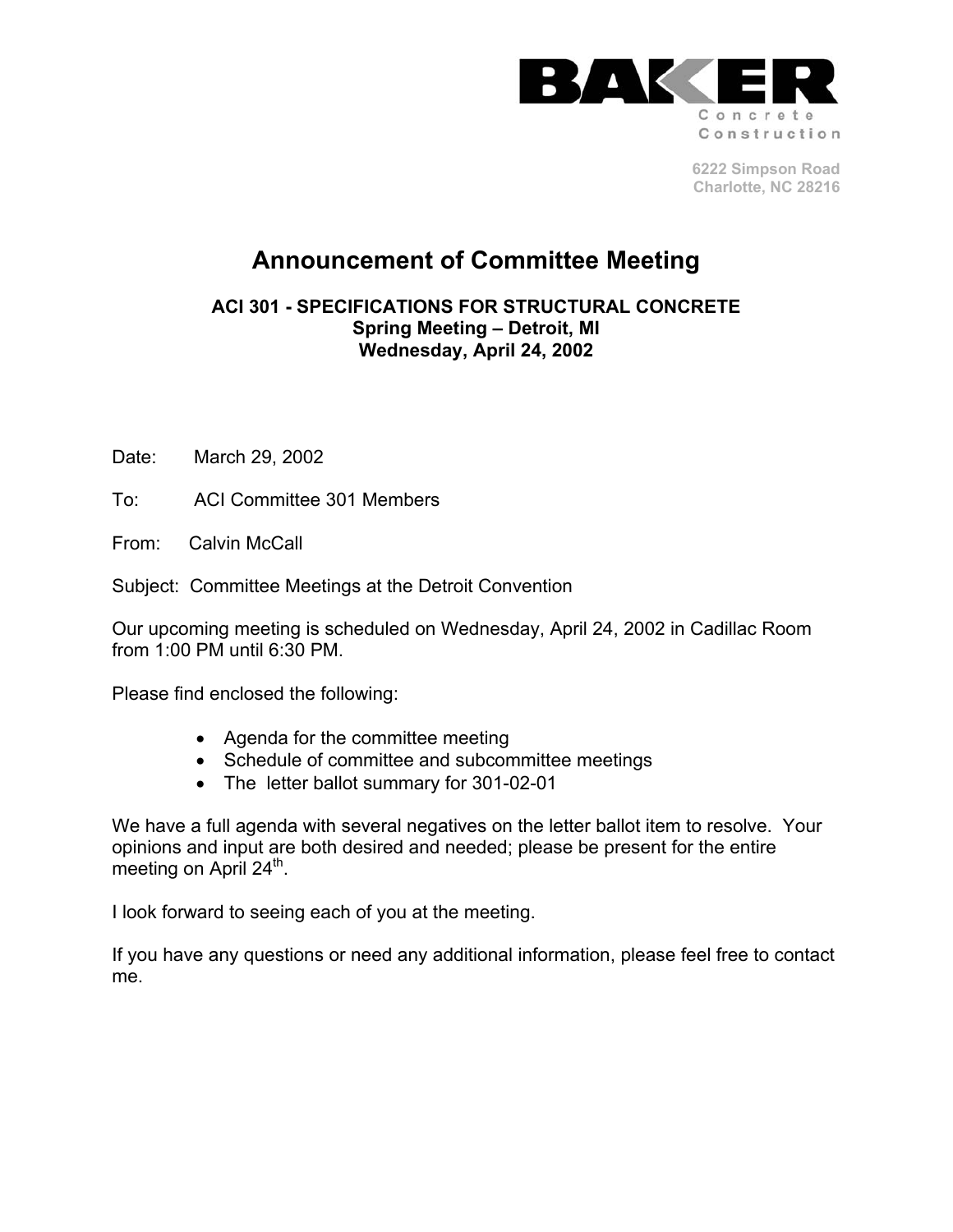## **Agenda of Committee Meeting**

#### **ACI 301 - SPECIFICATIONS FOR STRUCTURAL CONCRETE Spring Meeting – Detroit, MI Wednesday, April 24, 2002**

| Wednesday, April 24, 2002 | $1:00$ PM $-6:30$ PM | <b>Cadillac Room</b> |
|---------------------------|----------------------|----------------------|
|                           |                      |                      |

- 1. Call to Order
- 2. Minutes of Fall, 2002 Meeting in Dallas, TX
- 3. Introduction of Members
- 4. Announcements
	- a) Next meeting Phoenix, AR October 27—November 1, 2002; Pointe South Mountain Resort
	- b) Changes in membership
	- c) Roster update
	- d) Web site
	- e) Other announcements
- 5. Results of letter ballot 301-02-01
- 6. Subcommittee Reports:
	- a) 301 A Domingo Carreira
	- b) 301 B Dave Gustafson
	- c) 301 C Jamie Farny
	- d) 301 D Roy Keck
	- e) 301 E Steve Close
	- f) 301 S Aimee Pergalsky
- 7. Old Business
	- a) Results of ARCOM (Masterspec) Meeting
- 8. New Business
	- a) Coordination of ACI Specifications
- 9. Adjourn